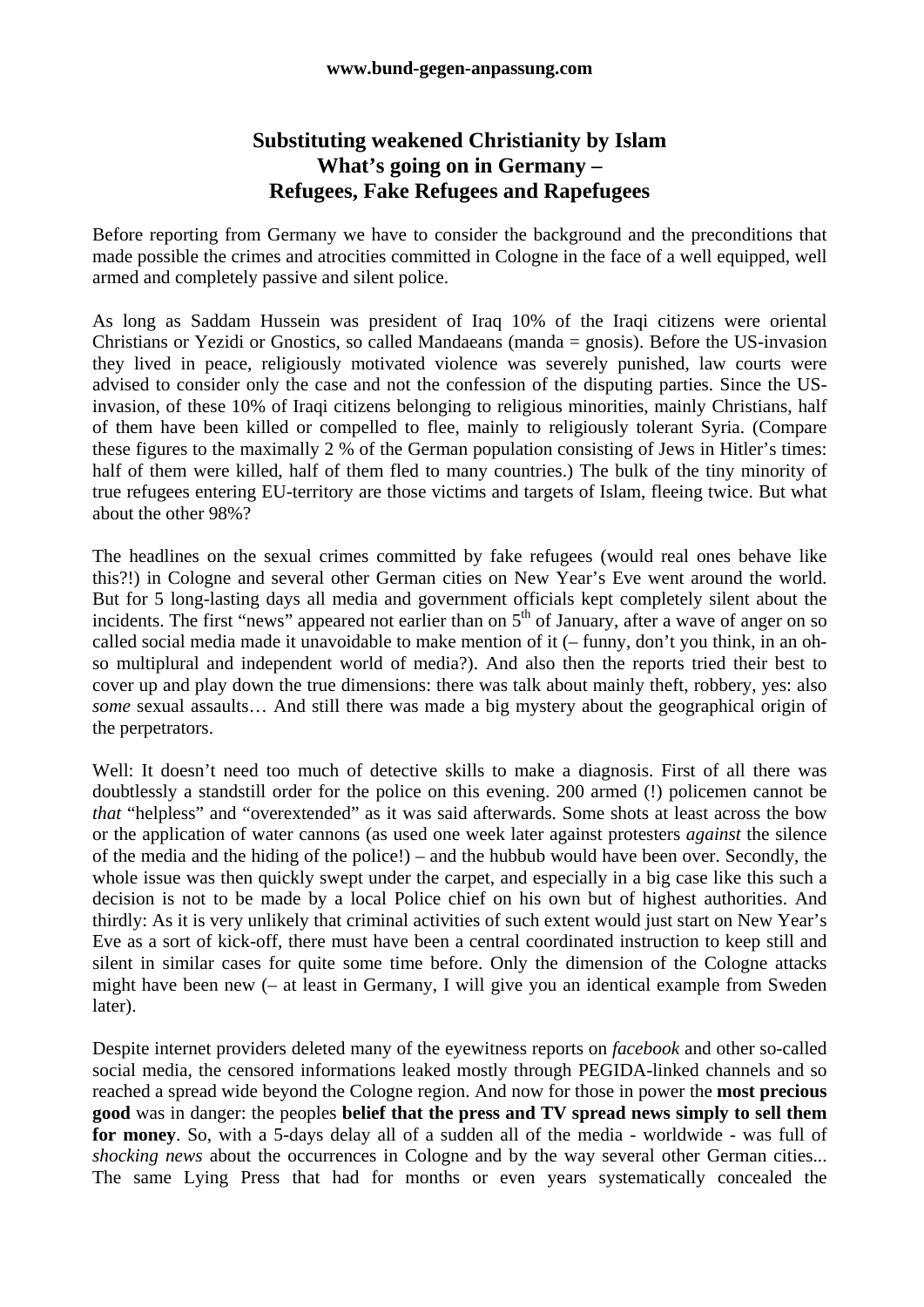geographical origin of the criminals and denied every connection between the flood of fake refugees and the rising criminality since, then all of a sudden fell all over themselves in reports and oops and whoops about **their own** lies and concealments.

And then, have YOU ever heard about it – me definitely not before I researched for material on this topic – so again: after all these "miracles" and "how-could-this-happen" and pitiful police so unable to cope with "crimes of a completely new dimension", after all this hypocritical rubbish it has since been told that the German Federal Criminal Police Office (BKA) does well know the phenomenon of mass sexual harassment and gang-rape from the Tahrir Square demonstrations in Egypt – what was it all about the "Arabic Spring democratisation"? –, and it even has a name in Arabic language: "taharrush". Large groups of men surround their victim in circles. The men in the inner circle are the ones who physically abuse the woman, the next circle are the spectators, while the mission of the third circle is to distract and divert attention to what's going on. First documented in 2005, Egyptian security forces and their agents were blamed for using mass sexual assault during political demonstrations in order to exclude women from the public and political spheres. Since then the mob sexual assaults, including rape, have become a regular feature particularly during protests in Tahrir Square and religious festivals. 500 cases were documented between June 2012 and June 2014. Whether it is sponsored by the state, or covered by its complicity: Impunity still prevails.

And this is the keyword leading us back to Germany: Now, 3 months after New Year, after more than 1000 reports to the police only in Cologne (40 % of them about sexual offences) not one single rapefugee has been punished. This means nothing less than that the state encourages the masses of fake refugees – again: would true ones behave like this? – not only to commit robbery and brawls but also violent sexual harassment. Nothing encourages more to commit crimes than the immunity from punishment!

And we now also know, that Cologne was only the tip of the iceberg. After these atrocities had become publicly known, a lot of similar cases were reported, better to say: couldn't be suppressed any longer by the Lying Press; as time is short I can only mention here a few:

In Sweden, similar attacks had taken place at the "We Are Sthlm" Music Festival in 2014 (!) and 2015. The assaults followed the same pattern: Large groups of young men who surrround girls and molest them. According to internal police reports the groups were "so-called refugee youths primarily from Afghanistan". But nobody neither in- nor outside of Sweden ever heard about this in any "news" before the pseudo outcry on the New Year's Eve attacks in Germany.

Other cases:

- Gang rape of two girls aged 14 and 15 in Weil am Rhein by four "Syrian nationals"
- 17-year-old girl who was physically and sexually attacked in Sonderborg (Denmark) will herself face charges for using pepper spray to fend off her assailant
- 10-year-old boy brutally raped by iraqi migrant at a swimming pool in Vienna after having "too much sexual energy" (2nd Dec. 2015, perceptible reports first in Feb. 2016!)

One thing is striking about all these cases and their media coverage: the double standards applied on them. For years now we have an islamoid sexual crime legislation implemented in the EU on US-order, where consensual sexual intercourse between full-aged and minors is being prosecuted as *statutory rape*, even the consensual intercourse between both full-aged partners can be afterwards redefined as rape, if the "victim" makes up its mind the next day (Swedish law). Remember Roman Polanski and Jörg Kachelmann (or the newest case of british soccer player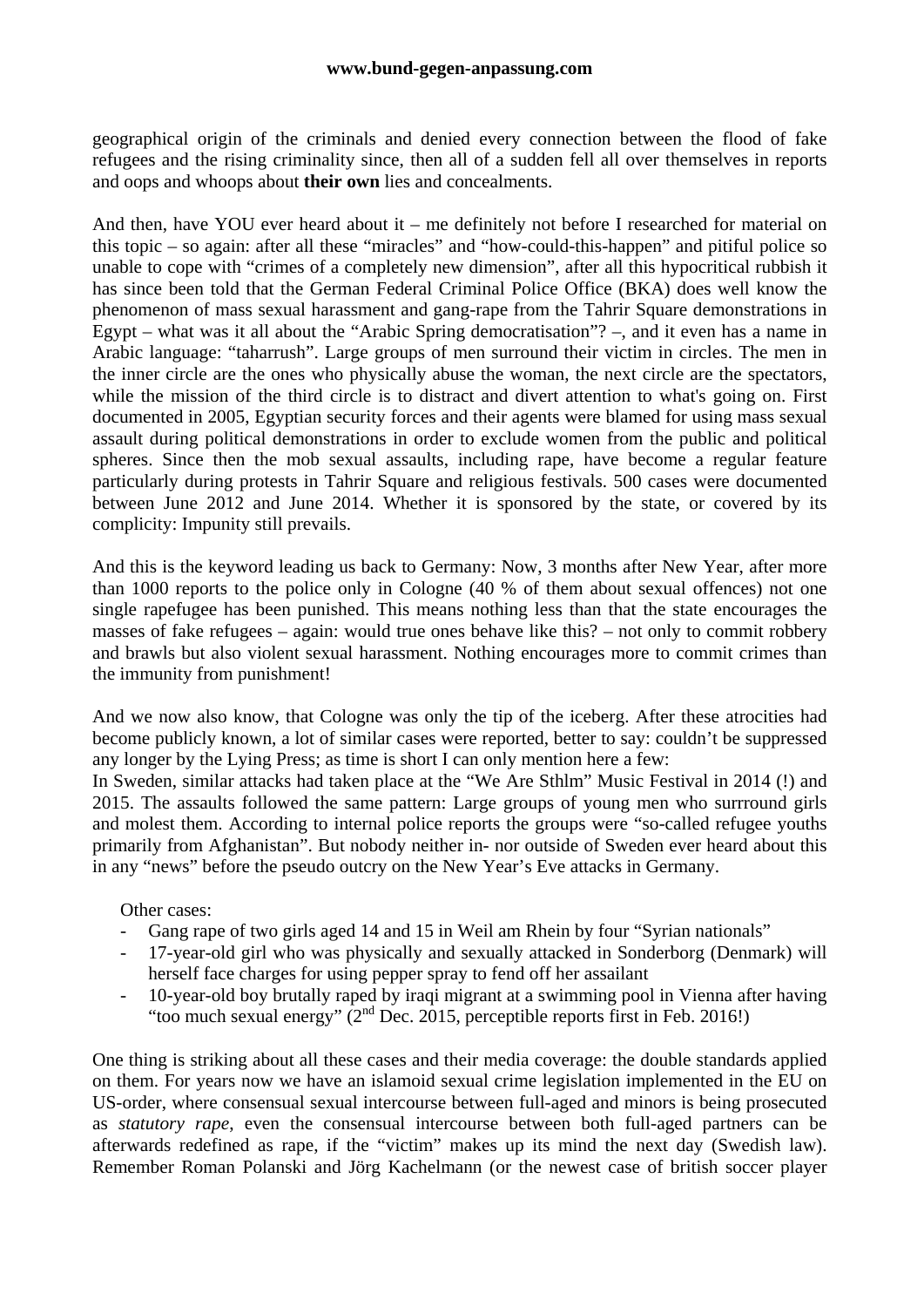Adam Johnson) and thousands of US-american minors being prosecuted even for kisses. Even glances are being criminalised as sexual harassment. Well, but that doesn't apply to muslims. Here we shall have *Fair*ständnis – even for real rape. Because this is integral part of their "culture" – isn't it?

And so, according to the ones in power we Europeans are now forced to adapt our own behaviour and clothing to this "cullltur":

- In June 2015, two German high schools (Passau, Brandenburg) banned "revealing" clothes (miniskirts, shorts, transparent tops or blouses) to avoid "misunderstandings", noting the different "culture" of the Muslim asylum seekers. By the way: do you find out any difference between what our press calls "culture" and the Nazi press called "völkisch"? (German term for "specific for certain ethnics")
- Cologne Imam on the New Year's Eve attacks: "*Girls were raped for being half naked and wore perfume.*" Warning women against "adding fuel to the fire", the Imam of a Salafist Cologne Mosque has said the victims of the New Year's Eve attacks were themselves responsible for their sex assault, by dressing inappropriately and wearing perfume.

Everyone who does not want to adopt to this comeback of medieval atrocities is being denigrated as "rightist" or even "far-rightist". So let's at least briefly talk about PEGIDA. What is "rightist" or even "far-rightist" about the demand: "No Islamisation of the West"? What's "rightist" about the slogans: "No War on Syria", "Peace with Russia"? - in this case Hitler must have been very "far leftist" by invading Poland and Russia.

Of course, we do not agree with PEGIDA in one point: Christianity is NOT the lesser of two evils. The Christians seem softer than Muslims only because of their defeat in the French Revolution. Europe's stake-free culture is opposed to Islamic lapidation and body-mutilation "culture" only because of that substantial quasi-military victory of the forces of humanity and civil rights over religion, not because of differences between certain religions. Therefore our slogan:

## **No Christian State – No Islamic State Warsaw must never become Cologne!**

As the currency of Christianity after a long period of relentless mental and physical terror lost its value thanks to the achievements of the French Revolution, its untamed colleagues from the Islam fraction are now far more useful for the same purpose. Never forget that in Poland as well as in Germany and Hungary Christianization was instrumental to convert formerly free Iron-Age peasants into feudal serfs! The Muslims are being used as a breaching weapon to revalue religion again in the more or less secular states of Western Europe, to lower the unwantedly high living standard, which was a result of the workers movement, the relatively unburdened sexuality (also an achievment of the workers movement). Because of its usefulness for this purpose, as was to be observed in so many examples for about the last 30 years, Islam has been constantly pampered by the press that declares that we have to be "reeespectful" towards its religious impertinences, be it the religious headscarf as an expression of unequal treatment of the sexes, be it religious food taboos on school meals, be it "honour crimes" encouraged by ridiculously lenient punishments, or even the deliberate destruction of physical integrity, as done by genitally mutilating female and male children, the latter having been officially legalized by the German government in 2012. All these examples are acts of severe violations of basic human rights, but exactly for this reason are extolled in the name of respect for religious feelings, i.e. lasting effects of early brainwashing and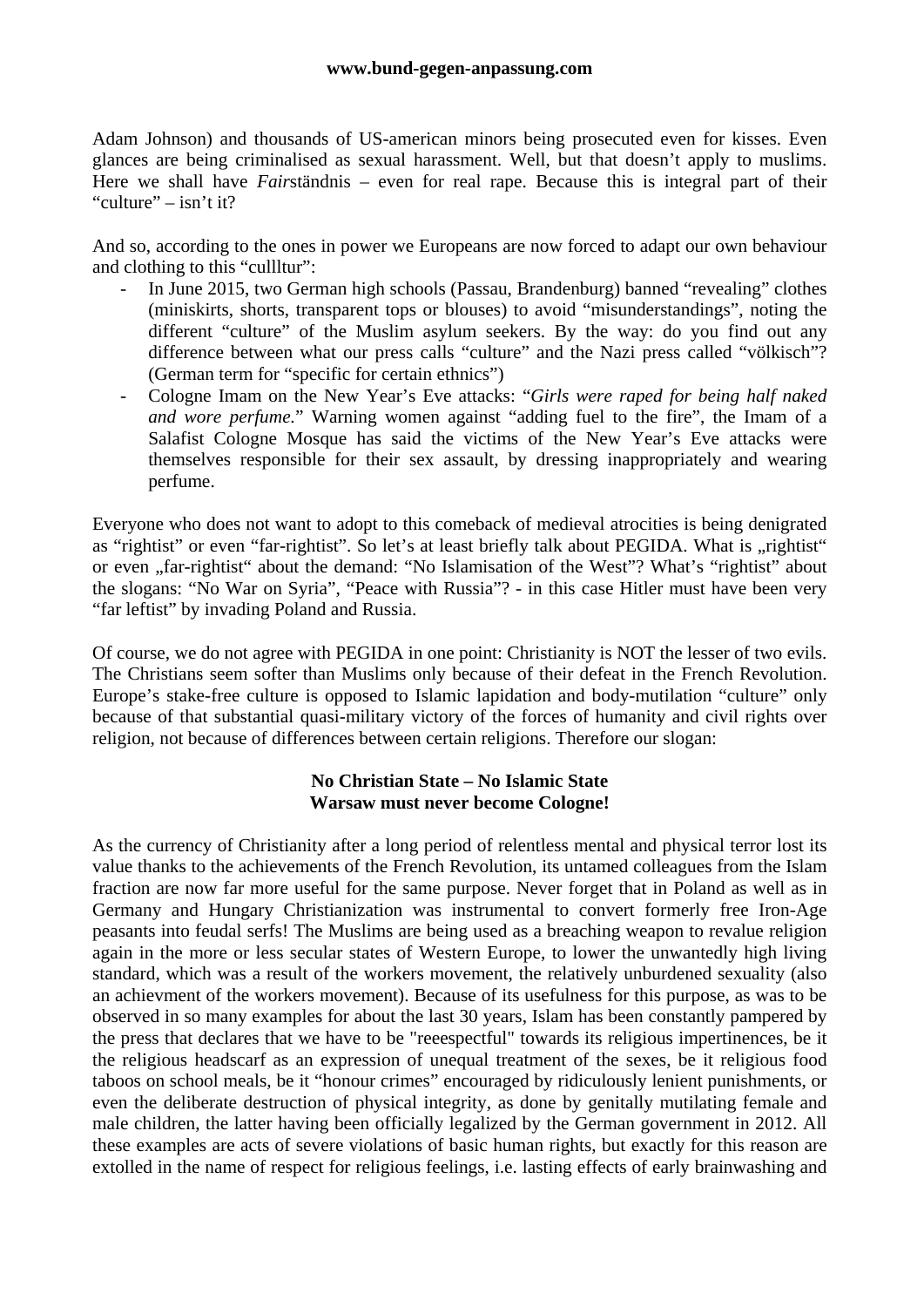experienced violence, or in the name of respect for different "cullltures" or of "multiculllturalism". Well, that's what we've got now!

All this demonstrates: Religion matters. May be that Religion is not the ultimate source of all the atrocities we can observe from stone age to the Islamist NATO-invaders of Libya and Syria, but Religion undoubtedly reinforces all barbarisms and atrocities stemming from Paleolithic times. Hadn't the Jews been the millennial proof that you need not be a Christian and thus attracted the hatred of Europe's religious majority leaders, there had neither been Hitler's famous selective mass murders nor the mass crimes of Jedwabne and – after his defeat – the ones of Kielce and similar polish towns. Maybe Religion is not the only source of evil but it undoubtedly is its most potent source. In our days Islam is the worst of all Religions, first because it never suffered from something like the French Revolution, resp. the anti-feudalist struggle of the town inhabitants. Second, because exactly of this reason it is pampered and defended at least by all NATOgovernments. This is fact – interpret it as you like, but you can't deny it. Denying it would at least rival religious belief of the worst kind.

But one thing we shall not forget: Feminism was the first movement to re-implement segregation of the sexes in western nations after religious currency had lost its value. Feminists and Islamists are of the same flesh and kin. If you don't fight the preliminary evil you must not complain about the following. The atrocities we are now facing under the conditions of mass-immigration of pampered Muslim fake refugees would be unthinkable without the groundwork of feminism which always declared the sexes to be unequal. Well, Mohammed as well as Hitler or Adenauer did say nothing different. Just look at the sources, for example Quran verse 4.34: "*Men are in charge of women, because Allah hath made the one of them to excel the other, and because they spend of their property (for the support of women). So good women are the obedient, guarding in secret that which Allah hath guarded. As for those from whom ye fear rebellion, admonish them and banish them to beds apart, and beat them. Then if they obey you, seek not a way against them."*

Or 4,43: "*And if ye be ill, or on a journey, or one of you cometh from the closet, or ye have touched women, and ye find not water, then go to high clean soil and rub your faces and your hands (therewith)."*

And as according to  $4.5$  women are foolish – *sufaha* – he promotes in 2,282: *"O ye who believe! When ye contract a debt (…) call to witness, from among your men, two witnesses. And if two men be not (at hand) then a man and two women, of such as ye approve as witnesses, so that if the one erreth (through forgetfulness) the other will remember."*

For all true humanists however one motto should be clear and uniting: it is the demand Dr. Kerstin Steinbach<sup>1</sup> promoted here in Warsaw two years ago in her speech against both feminism and religion:

## **Equality instead of sexual segregation induced by popes, imams and feminists!**

1

<sup>&</sup>lt;sup>1</sup> Her book "Look back at Feminism – from the beginning a lie against equality, logic and sexual pleasure" is now available also in Polish, http://www.ahriman.com/pl/steinbach\_retrospektywa\_feminizmu.htm